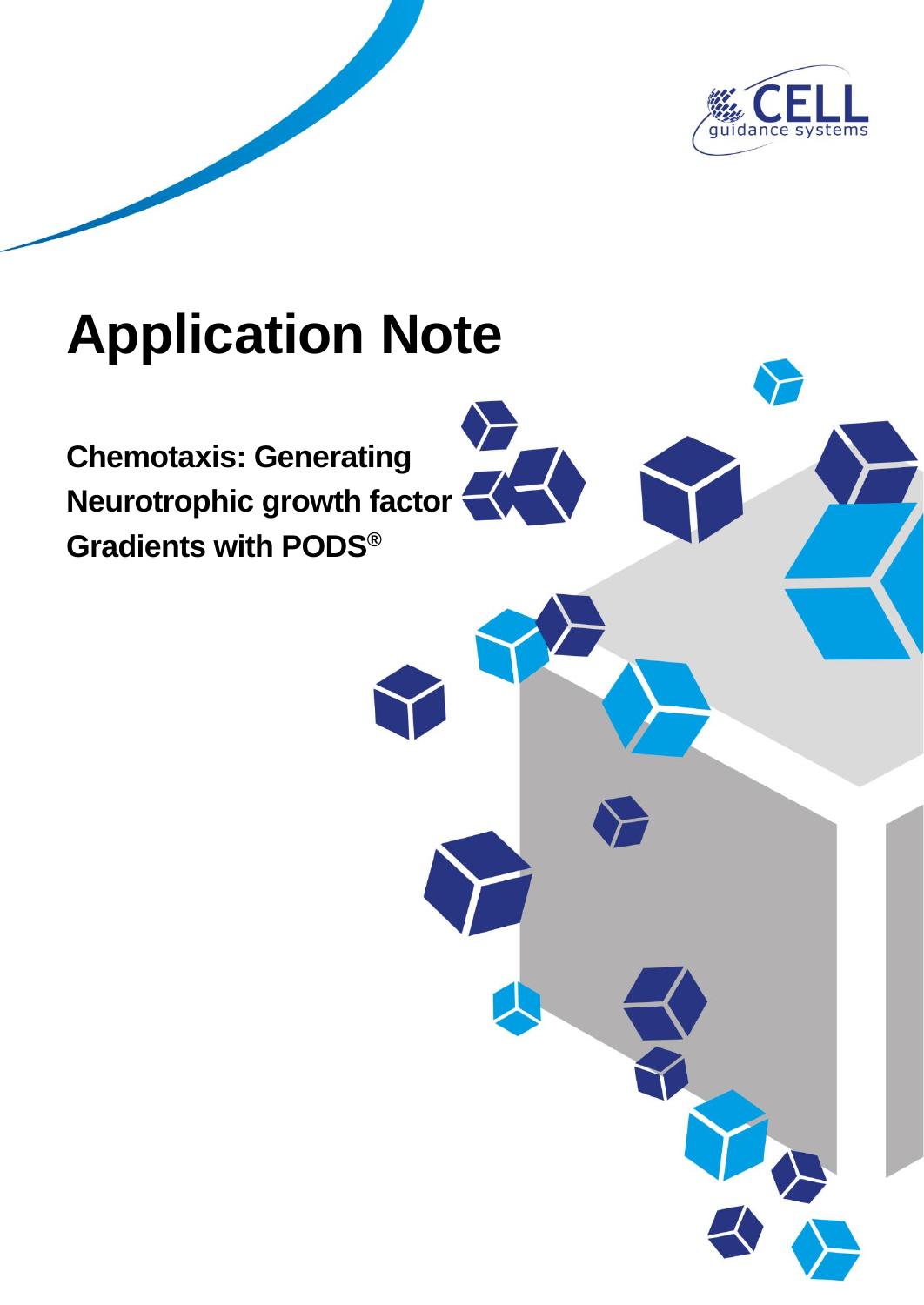# **PODS® Neurotrophin-generated gradients induce chemotactic alignment and differentiation of nerve cells**

### **Data Courtesy of Prof. Hajime Mori, Kyoto Institute of Technology, Japan**

## **Introduction to PODS®**

### **The challenge for conventional growth factors**

Many proteins, especially growth factors and cytokines, when used as a reagent, degrade quickly, rapidly losing their bioactivity. Additionally, they can also suffer from lot-to-lot product variation. This fragility and variability hampers research and significantly limits the therapeutic potential of proteins.

#### **Protein Micro-depots**

Development of a technology that can continuously replenish active protein from a local, microscopic store, has been a significant challenge, but one that could transform the fields of cell culture and medicine by allowing greater control and reproducibility of cell culture.

### **Introducing PODS®**

PODS® is a sustained release system which continuously replenishes proteins from millions of local microscopic stores which can be placed next to (or at a distance from) cells, either randomly or in precise locations. Just like cells, these microdepots release a steady stream of bioactive protein. This protein can be limited to local surroundings or dispersed more widely, or made to form a gradient.

#### **How does it work?**

At the heart of PODS<sup>®</sup> is an extraordinary polyhedrin protein. This specific polyhedrin protein has the unique ability to encase cargo proteins within perfect, transparent, cubic, microsized crystals, much smaller than the cells. These protein crystals form admixtures of the polyhedrin and cargo proteins which slowly degrade, releasing the biologically active cargo protein.



### **How can PODS® help my research?**

PODS® are tough and will withstand physical and chemical stress, so you can handle them with ease. PODS® typically release intact cargo protein over several weeks and months. Using PODS® you can readily create a steady-state protein environment in microscopic detail wherever you want, tailored exactly to your requirements. This is the power of PODS®. PODS® proteins are now available for many growth factors and cytokines and are already being used in many leading world-class research labs. PODS® protein applications include:

- **Micropatterning**
- Physiological, stable gradient formation
- Bioinks for 3D printing
- **Microcarriers**
- Functionalizing scaffolds
- Microfluidics (lab on a chip)
- Improved and simplified stem cell culture
- Therapeutic protein delivery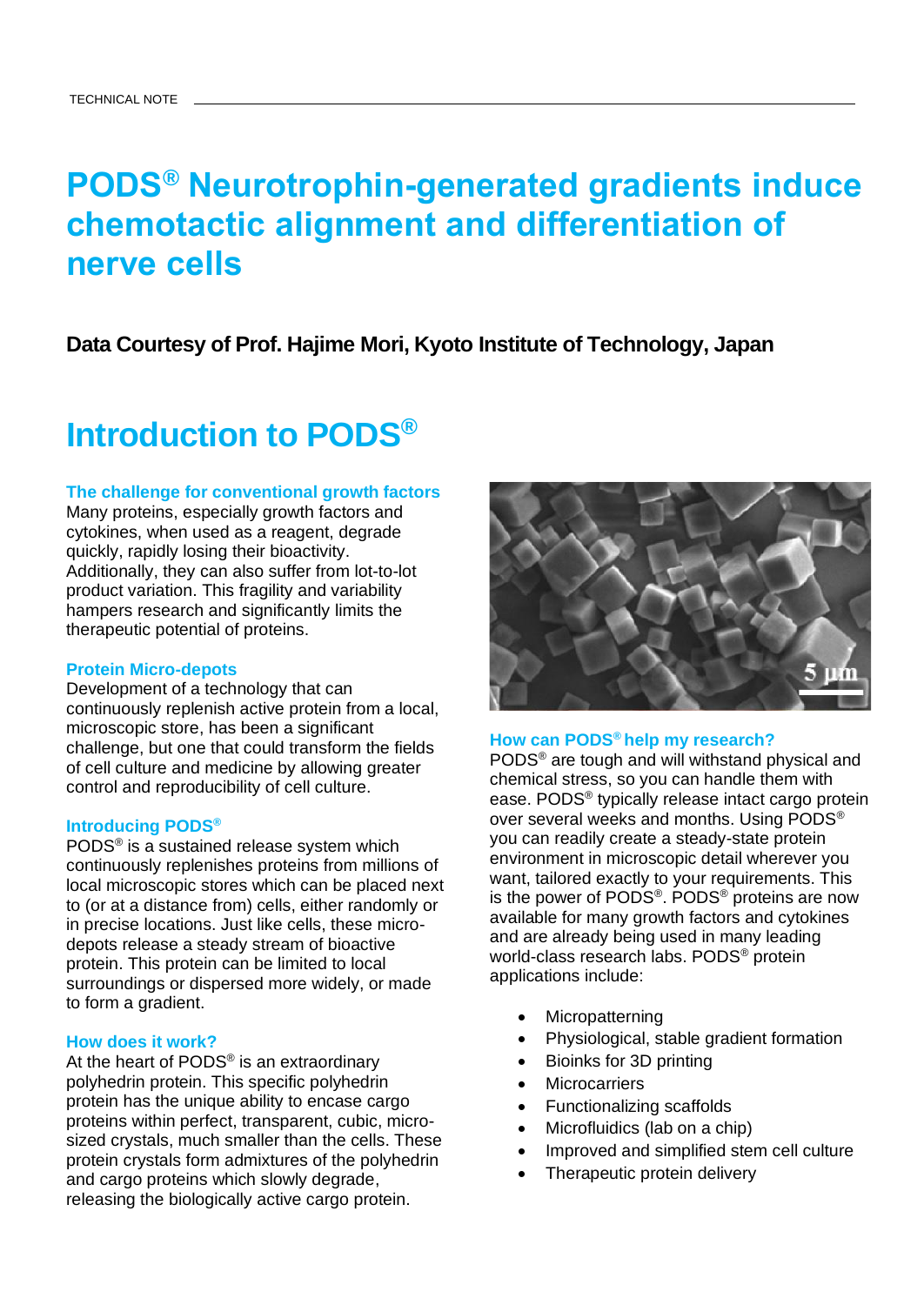### **Overview:**

The spatial and temporal availability of cytokines, and the microenvironments this creates, is critical to tissue development and homeostasis. Creating concentration gradients in vitro using conventional recombinant proteins is challenging as they do not provide a self-sustainable source. Here, PODS<sup>®</sup> particles containing human-derived nerve growth factor (hNGF) were used in a very simple experiment which created a concentration gradient simply using a standard petri dish. These results were achieved without the need for any devices or pumps.

### **Methods**

PODS® hNGF particles (Cat PPH316) were pipetted onto the centre of a petri dish in a volume of 2µl of PBS and allowed to dry. This created a disc of PODS<sup>®</sup> particles in the centre of the dish with a diameter of approximately 2 mm. PC12 cells (derived from a pheochromocytoma of the rat adrenal medulla, that have an embryonic origin from the neural crest that has a mixture of neuroblastic cells and eosinophilic cells) were seeded onto the dish in DMEM medium supplemented with 10% horse serum. The plate was incubated static, without movement or agitation, for 96 hours. The plate was examined under scanning electron microscopy.







**PODS® particles establish chemotactic gradients.** (A) PODS® hNGF particles deposited in a 2 mm disc (granular appearance within blue oval) are allowed to establish a concentration gradient which forms at the perimeter of the disc. (B) PC12 neuronal precursor cells migrate to top of the gradient arriving next to the border with PODS® crystals. (C) Neurites extend parallel with the edge of the PODS<sup>®</sup> particle field.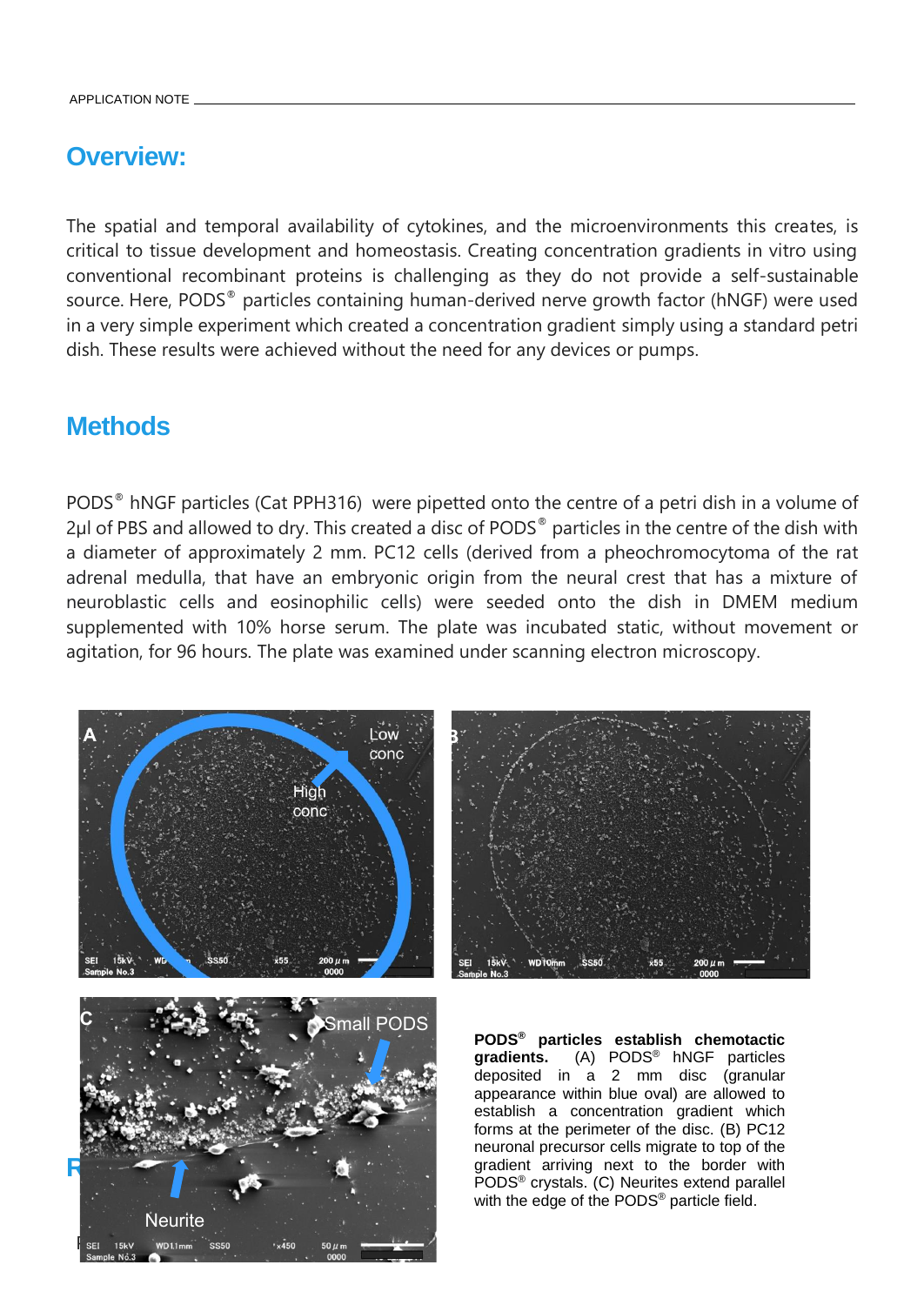### **Results**

PODS® particle sustainably secrete their cargo protein. This creates gradients around each individual PODS® particle. By clustering the PODS® particles in a discreet area, a regional gradient is set up around the cluster. After 4 days, the PC12 cells in the vicinity of the PODS<sup>®</sup> particles had migrated to the edge of the particle field to create a ring surrounding the PODS® particle disc. Notably, the PC12 cells had extended synaptic neurites towards each other. It was also remarkable that the ring of PC12 cells was not branched.

### **Conclusions**

- PODS® particles sustainably secrete hNGF to form a chemotactic gradient
- PC12 cells responded to the NGF gradient to form a defined ring structure around the PODS<sup>®</sup> particle field
- PODS® particles simplify the study of chemotactic responses without the need to pumps and devices.

### **Further reading**

Matsuzaki Y, Maruta R, Takaki K, Kotani E, Kato Y, Yoshimura R, Endo Y, Whitty C, Pernstich C, Gandhi R, Jones M, Mori H. (2019). Sustained Neurotrophin Release from Protein Nanoparticles Mediated by Matrix Metalloproteinases Induces the Alignment and Differentiation of Nerve Cells. [Biomolecules](https://www.ncbi.nlm.nih.gov/pubmed/31546991) 20;9(10)